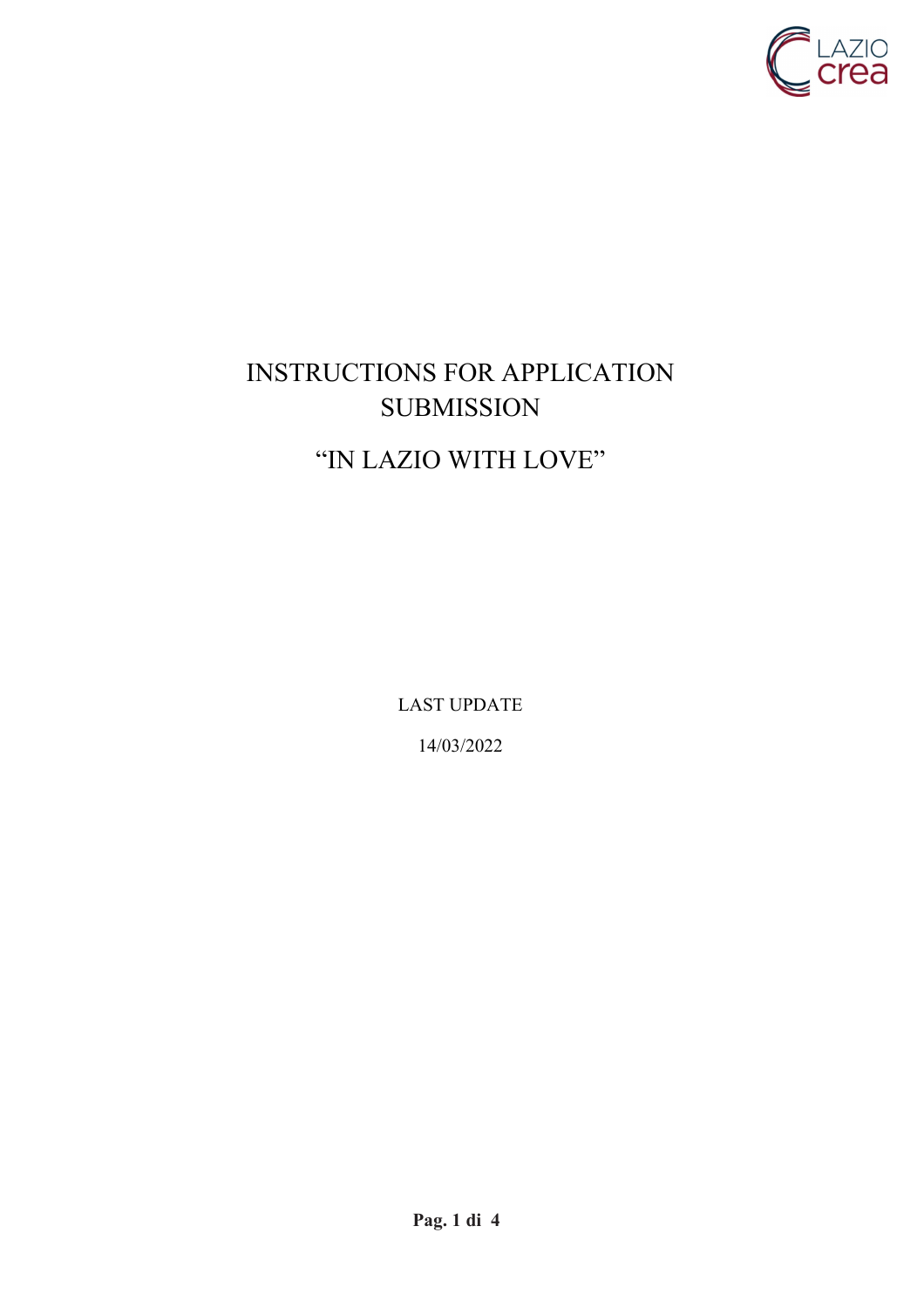

With a 10 million euro funding, Regione Lazio supports couples and businesses operating in the wedding industry, particularly struck by the crisis, such as travel agencies, restaurants and catering, photographers, wedding planners, events organisers, manufacturers of wedding dresses, florists, personal services, etc..

#### **RECIPIENTS**

The Notice is aimed at both Italian and foreign couples who marry or unite civilly in Lazio from 1 January to 31 December 2022 and who purchase wedding-related services or products from companies in Lazio. The funding allocated is a reimbursement for expenses incurred from 14 December 2021 to 31 January 2023. Only one member per couple can apply, if the requirements and conditions indicated in the Notice are met.

# **ELIGIBLE EXPENSES**

Wedding-related expenses deriving from purcheses from Lazio businesses, including:

- purchase of wedding favors;
- ceremony car rental;
- purchase of ceremony dress and accessories (groom or bride);
- floral decorations;
- catering and restaurant services (up to 700  $\epsilon$ );
- personal services related to the wedding day, such as hairstyle and makeup;
- honeymoon (up to  $700 \in \mathbb{R}$ );
- rental rooms and locations for ceremony and banquet;
- video shooting and photo book services;
- services of animation, entertainment, show;
- wedding planner service;
- purchase of wedding rings;
- invitations printing.

Each couple may request the refund of up to five documents of expenditure.

Each expense, under penalty of ineligibility, must:

- be incurred in the period between 14 December 2021 and 31 January 2023, as proved by accounting documents;
- not have been made via e-commerce channels (no online purchase);
- be made with traceable systems (bank transfer or electronic payment);
- be in compliance with tax regulations, documented through invoices, receipts or accounting documents with a clear indication of the type of expenditure and its relevance to the marriage or civil union;
- have a payment reason compatible with the activities for which the refund is granted;
- be proved via a payment document (bank transfer, POS receipt) with an amount identical to that of the expense document (invoice, receipt); in case of discrepancy between the amount of the expense document and that of the payment document, the lower amount is accepted.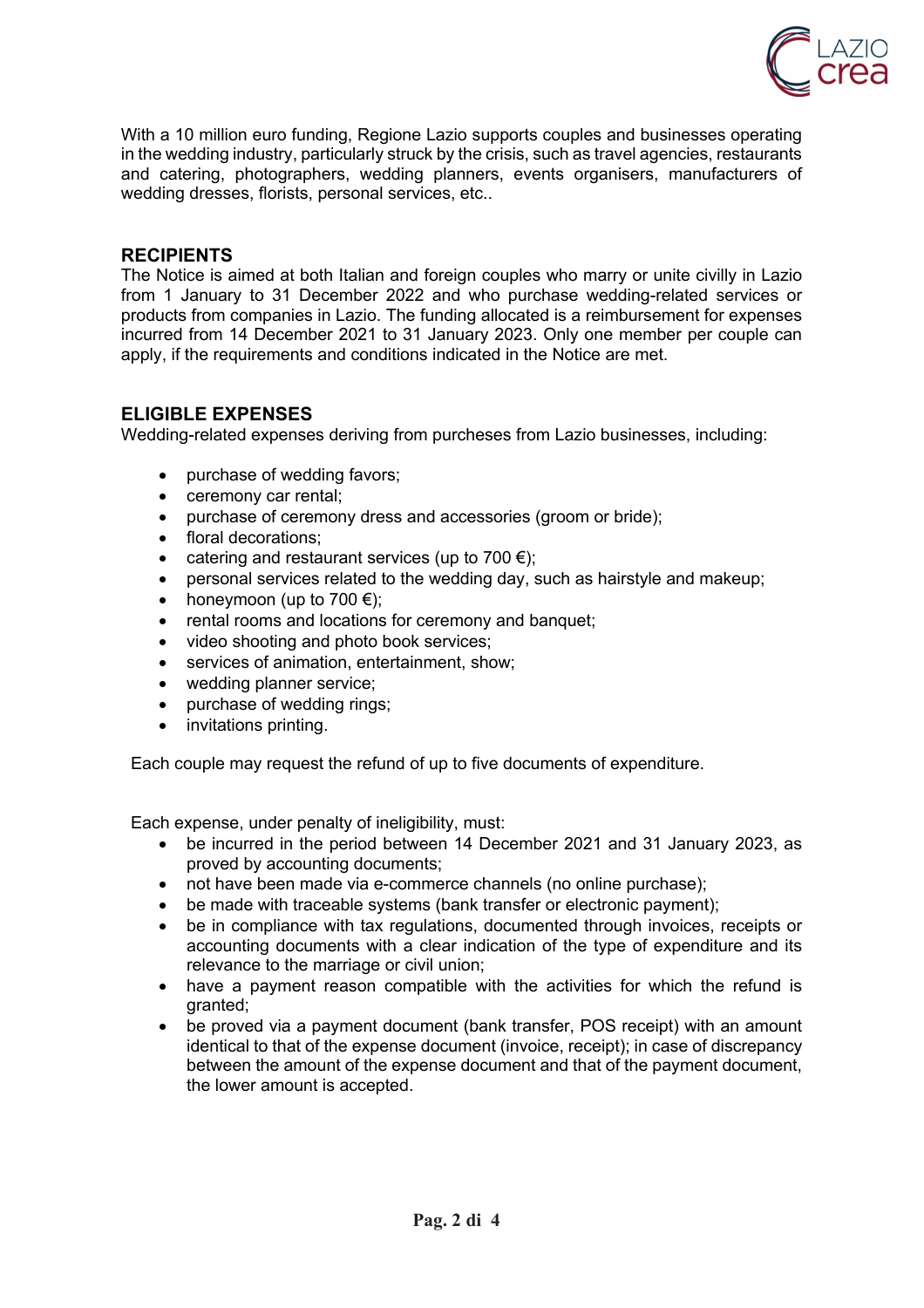

# **FUNDING**

The funding will be 2,000  $\epsilon$  maximum, paid with a single bank transfer, for each couple meeting the requirements specified in the Notice and is aimed at reimbursing weddingrelated expenses. If the documented expenses are less than  $2,000 \in$ , the funding is equal to the amount of the expenses themselves, if eligible; if the documented and eligible expenses are higher than 2,000  $\epsilon$ , the funding will only cover 2,000  $\epsilon$ .

#### **HOW TO TO GET MARRIED WITH A CIVIL MARRIAGE OR CIVIL UNION IN LAZIO**

It is necessary to submit the marriage clearance, issued by the relevant authority of your country, to one of the municipalities of Lazio and to carry out the marriage after having completed all the paperwork. The funding is not paid for religious marriages only.

# **WHEN TO SUBMIT THE APPLICATION**

The application may be submitted only after the marriage or civil union has been celebrated.

# **HOW TO SUBMIT THE APPLICATION**

To submit the application, you must enter the data in the computer system available at https://app.regione.lazio.it/nellazioconamore/.

You must enter the security code on the screen.

With the function 1 'Generate and print an application', you enter the data and you can save/print the application. At the end of the procedure an alphanumeric code is issued and sent also to the email submitted when filling in the application. At this stage, the application is not yet formally submitted but is only saved in the system.

With functions 2 and 3 you can reprint or modify the application you have already saved in the system.

With function 4 you attach the application, the identification document and the accounting documents of the expenses incurred. By pressing send, all the documentation is sent to the protocol system. If the procedure has been carried out correctly, you will receive an e-mail with the protocol number. You will no longer be able to edit the application.

Once sent to the system, the application must be downloaded in PDF format, digitally signed and uploaded online, or downloaded in PDF format, printed and signed manually, scanned and uploaded online together with the documents indicated in the following paragraph, under penalty of exclusion.

#### **WHICH DOCUMENTS MUST BE SUBMITTED**

The applicant must upload to the platform and attach:

a. System-generated application including the statement;

b. Scanned valid identification document of the applicant, signed at the bottom in case the signature on the document is not legible (even in case of digitally signed application);

c. A maximum of 5 fiscally valid expense documents, each one of them with its proof of expense. The accounting documents must refer to the expenses indicated in the application. Expense documents must include the following details:

i. Purpose of the expense;

ii. Place where the expenses were made, as resulting from the documents submitted (province and municipality of Lazio);

iii. Type of expense document (invoice or receipt)

iv. Means of payment (bank or postal transfer or receipt of POS to be attached in one single file):